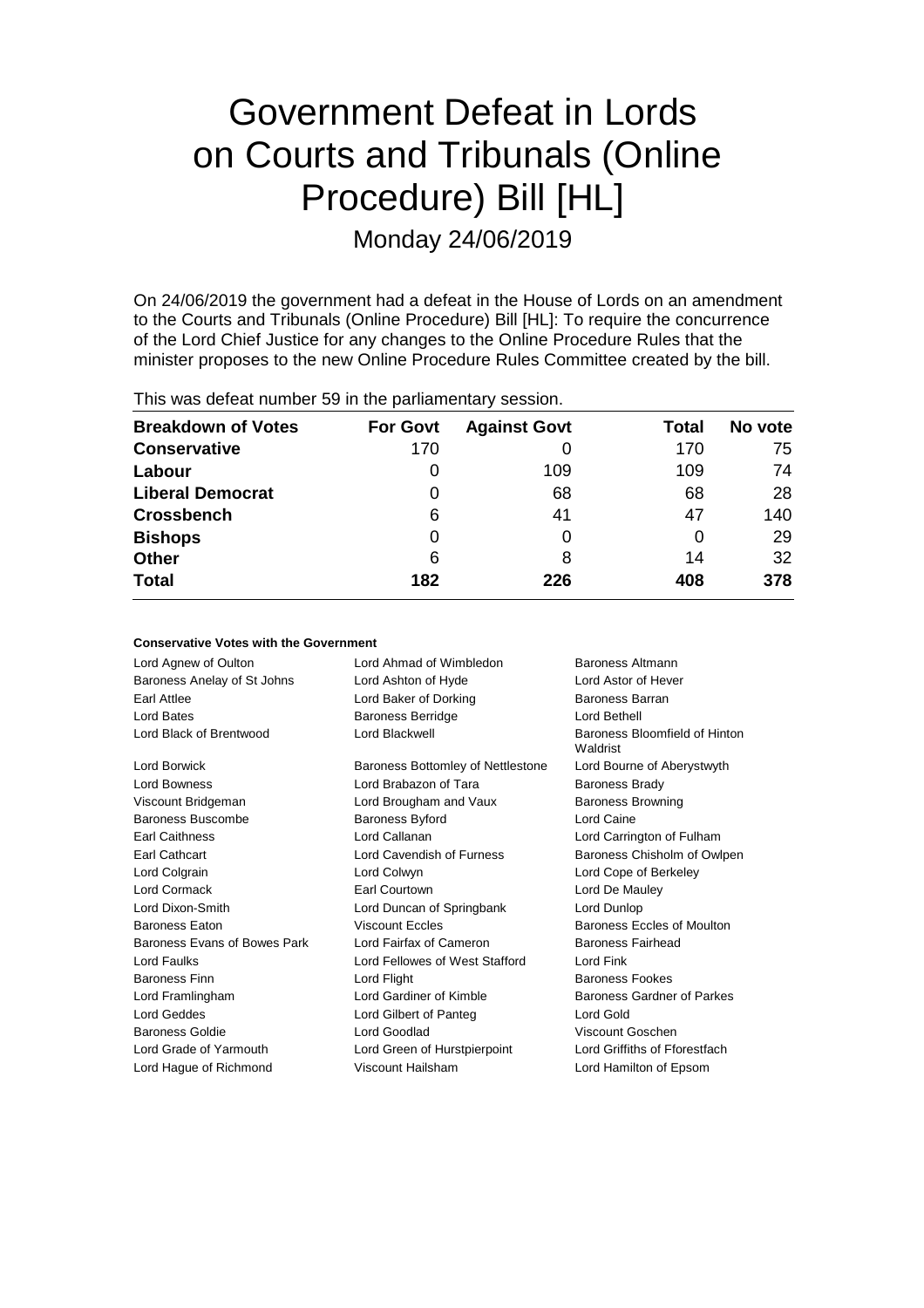Lord Haselhurst Lord Hayward Baroness Helic Lord Henley **Lord Hill of Oareford** Lord Hodgson of Astley Abbotts Baroness Hodgson of Abinger Lord Holmes of Richmond Earl Home Baroness Hooper Lord Horam Lord Howard of Rising Lord Howard of Lympne **Earl Howe** Earl Howe Lord Howell of Guildford Lord Hunt of Wirral Lord James of Blackheath Baroness Jenkin of Kennington Lord Jopling **Lord Communist Lord Keen of Elie** Lord Kirkham Lord Kirkhope of Harrogate Lord Lang of Monkton Lord Lexden Lord Lilley Lord Lingfield Earl Liverpool Lord Livingston of Parkhead Lord Lucas Lord Lupton Lord MacGregor of Pulham Market Lord Mackay of Clashfern Lord Magan of Castletown Lord Mancroft **Baroness Manzoor Baroness Manzoor** Lord Marlesford Lord McColl of Dulwich Baroness McGregor-Smith Lord McInnes of Kilwinning Baroness McIntosh of Pickering Baroness Meyer Baroness Mexicos Baroness Morris of Bolton Lord Moynihan Lord Naseby Lord Nash Baroness Neville-Jones **Baroness Neville-Rolfe** Baroness Newlove Baroness Nicholson of Winterbourne Baroness Noakes Lord Northbrook Lord O'Shaughnessy **Lord Pickles Example 2** Lord Pickles **Baroness Pidding** Lord Polak Lord Popat Lord Porter of Spalding Lord Randall of Uxbridge **Baroness Rawlings Lord Reay** Baroness Redfern **Lord Ribeiro** Communication Viscount Ridley Lord Risby Lord Robathan Lord Rose of Monewden Lord Sassoon **Baroness Sater** Baroness Sater Baroness Scott of Bybrook Baroness Seccombe Lord Selkirk of Douglas Lord Sheikh Baroness Shephard of Northwold Lord Sherbourne of Didsbury Lord Shinkwin Earl Shrewsbury Lord Smith of Hindhead Baroness Stedman-Scott Lord Sterling of Plaistow **Lord Strathclyde** Baroness Stroud Baroness Sugg **Lord Suri Lord Suri Lord Taylor of Holbeach** Lord Trefgarne Viscount Trenchard Lord Trimble Lord True **Lord Tugendhat** Baroness Vere of Norbiton Baroness Verma Lord Wakeham Baroness Warsi Lord Wei **Baroness Wheatcroft** Lord Whitby Baroness Wilcox **Baroness Williams of Trafford** Baroness Wyld

Lord Young of Cookham Viscount Younger of Leckie

**Conservative Votes against the Government**

### **Labour Votes with the Government**

#### **Labour Votes against the Government**

Baroness Armstrong of Hill Top Lord Bassam of Brighton Lord Beecham Lord Berkeley **Lord Blunkett** Lord Boateng Lord Boateng Lord Bradley **Lord Bragg Lord Brennan** Lord Brooke of Alverthorpe Lord Brookman **Baroness Bryan of Partick** Lord Campbell-Savours Lord Carter of Coles Baroness Chakrabarti Viscount Chandos Lord Christopher Lord Clark of Windermere Lord Clarke of Hampstead Lord Collins of Highbury Baroness Corston Baroness Crawley **Lord Davies of Oldham** Baroness Donaghy Baroness Drake Lord Elder Lord Evans of Watford Lord Faulkner of Worcester **Baroness Gale** Baroness Golding Lord Gordon of Strathblane Baroness Goudie Lord Grantchester Lord Griffiths of Burry Port Lord Grocott Lord Hain Viscount Hanworth Lord Haskel Lord Haworth Baroness Hayter of Kentish Town Baroness Healy of Primrose Hill Baroness Henig Baroness Hilton of Eggardon Lord Hollick Lord Howarth of Newport

**Lord Adonis Baroness Amos Baroness Amos Baroness Andrews**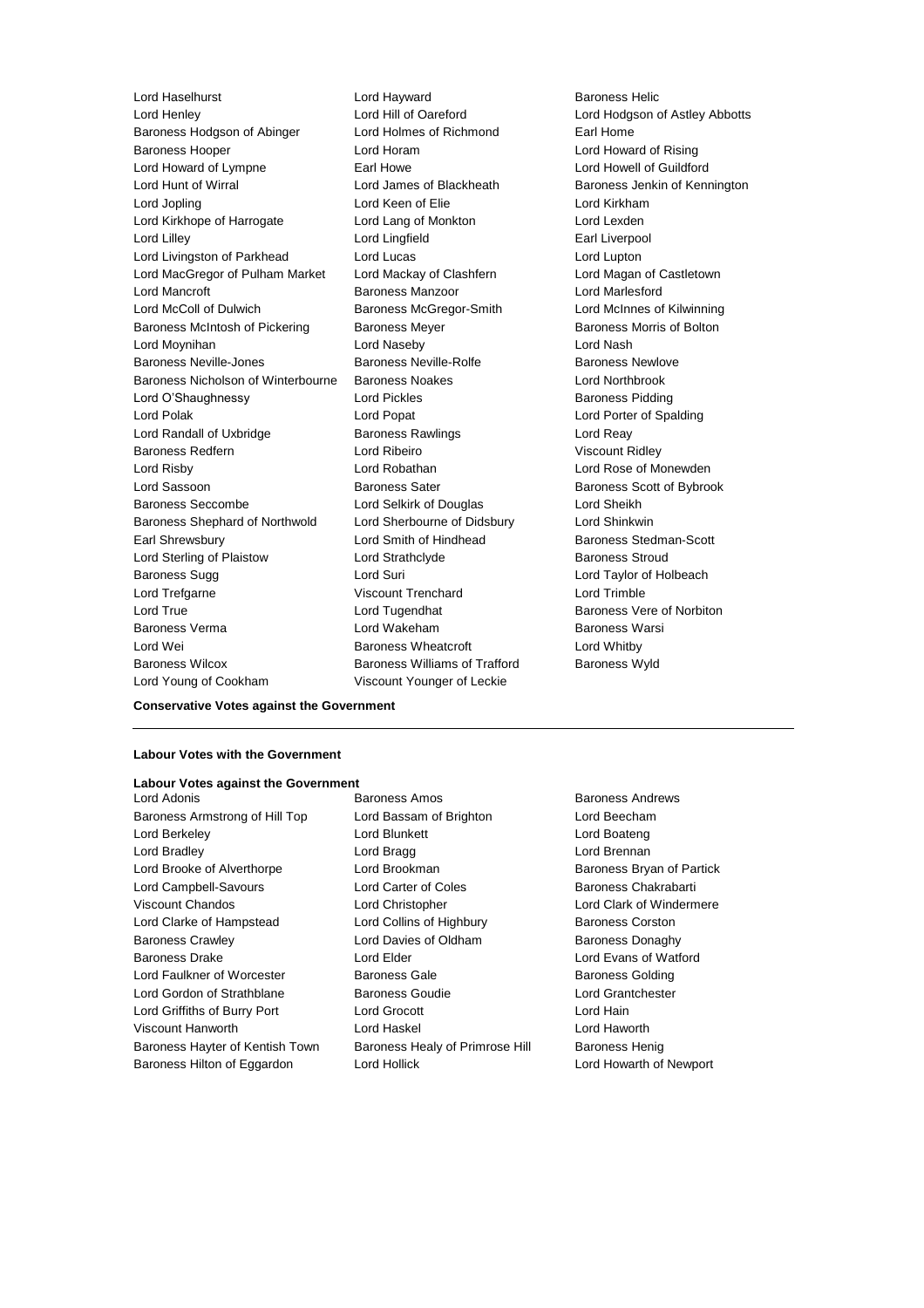| Lord Hughes of Woodside          | Lord Irvine of Lairg          |
|----------------------------------|-------------------------------|
| Lord Jones                       | Lord Judd                     |
| Baroness Kennedy of The Shaws    | <b>Baroness Kingsmill</b>     |
| Baroness Lawrence of Clarendon   | Lord Lea of Crondall          |
| Lord Liddle                      | Baroness Lister of Burtersett |
| Lord Mandelson                   | Lord Maxton                   |
| Lord McConnell of Glenscorrodale | Baroness McDonagh             |
| Lord McKenzie of Luton           | Lord McNicol of West Kilbride |
| Lord Monks                       | Baroness Morgan of Huyton     |
| Lord Morris of Aberavon          | Lord Morris of Handsworth     |
| Lord O'Neill of Clackmannan      | <b>Baroness Osamor</b>        |
| Lord Pendry                      | <b>Baroness Pitkeathley</b>   |
| Baroness Primarolo               | <b>Baroness Prosser</b>       |
| Baroness Ramsay of Cartvale      | Lord Reid of Cardowan         |
| Lord Rosser                      | Viscount Simon                |
| Baroness Smith of Gilmorehill    | Lord Snape                    |
| Baroness Symons of Vernham Dean  | Baroness Taylor of Bolton     |
| Lord Tunnicliffe                 | Baroness Warwick of Underc    |
| <b>Lord Watts</b>                | <b>Baroness Wheeler</b>       |
| Lord Williams of Elvel           | Lord Woolmer of Leeds         |
| Lord Young of Norwood Green      |                               |
|                                  |                               |

Baroness Jones of Whitchurch Lord Kennedy of Southwark Lord Knight of Weymouth Lord Lennie Lord Livermore Lord McAvoy Baroness McIntosh of Hudnall Lord Mendelsohn Lord Morgan Lord Murphy of Torfaen Lord Parekh Lord Ponsonby of Shulbrede Baroness Quin Lord Rooker Baroness Smith of Basildon Lord Soley Lord Tomlinson liffe Lord Watson of Invergowrie Baroness Whitaker Baroness Young of Old Scone

### **Liberal Democrat Votes with the Government**

## **Liberal Democrat Votes against the Government**

Baroness Barker Lord Beith Baroness Benjamin Baroness Bonham-Carter of Yarnbury Baroness Bowles of Berkhamsted Baroness Brinton Lord Bruce of Bennachie **Baroness Burt of Solihull** Lord Campbell of Pittenweem Lord Chidgey **Lord Cotter Lord Cotter** Lord Cotter **Lord Chidgey** Baroness Doocey **Baroness Falkner of Margravine** Baroness Featherstone Lord Foster of Bath **Lord Fox** Lord Fox **Baroness Garden of Frognal** Lord German **Earl Glasgow** Earl Glasgow **Lord Greaves** Baroness Grender **Baroness Hamwee** Baroness Hamwee **Baroness Hammed Baroness Hammed Baroness** Hammed Baroness Hammed Baroness Hammed Baroness Hammed Baroness Hammed Baroness Hammed Baroness Hammed Baroness Hammed Baroness Baroness Humphreys Lord Hussain Baroness Hussein-Ece Baroness Janke **Lord Kirkwood of Kirkhope** Baroness Kramer Lord Lee of Trafford **Baroness Ludford** Baroness Maddock Lord Marks of Henley-on-Thames Lord McNally Lord Newby Baroness Northover Lord Paddick Lord Palmer of Childs Hill Baroness Parminter Baroness Pinnock Lord Purvis of Tweed Lord Razzall Lord Redesdale Lord Rennard Lord Roberts of Llandudno **Lord Rodgers of Quarry Bank** Baroness Scott of Needham Market Lord Scriven **Lord Sharkey Lord Sharkey Baroness Sheehan** Lord Shipley Lord Shutt of Greetland Baroness Smith of Newnham Lord Stoneham of Droxford Lord Storey Lord Strasburger Baroness Suttie Baroness Thomas of Winchester Baroness Thornhill Viscount Thurso Lord Tope Lord Tyler Baroness Tyler of Enfield Lord Wallace of Saltaire

Baroness Bakewell of Hardington Mandeville

### **Crossbench Votes with the Government**

| Viscount Brookeborough | Lord Carrington          | Lord Dear   |
|------------------------|--------------------------|-------------|
| Lord Hogan-Howe        | Lord Jones of Birmingham | Lord Loomba |